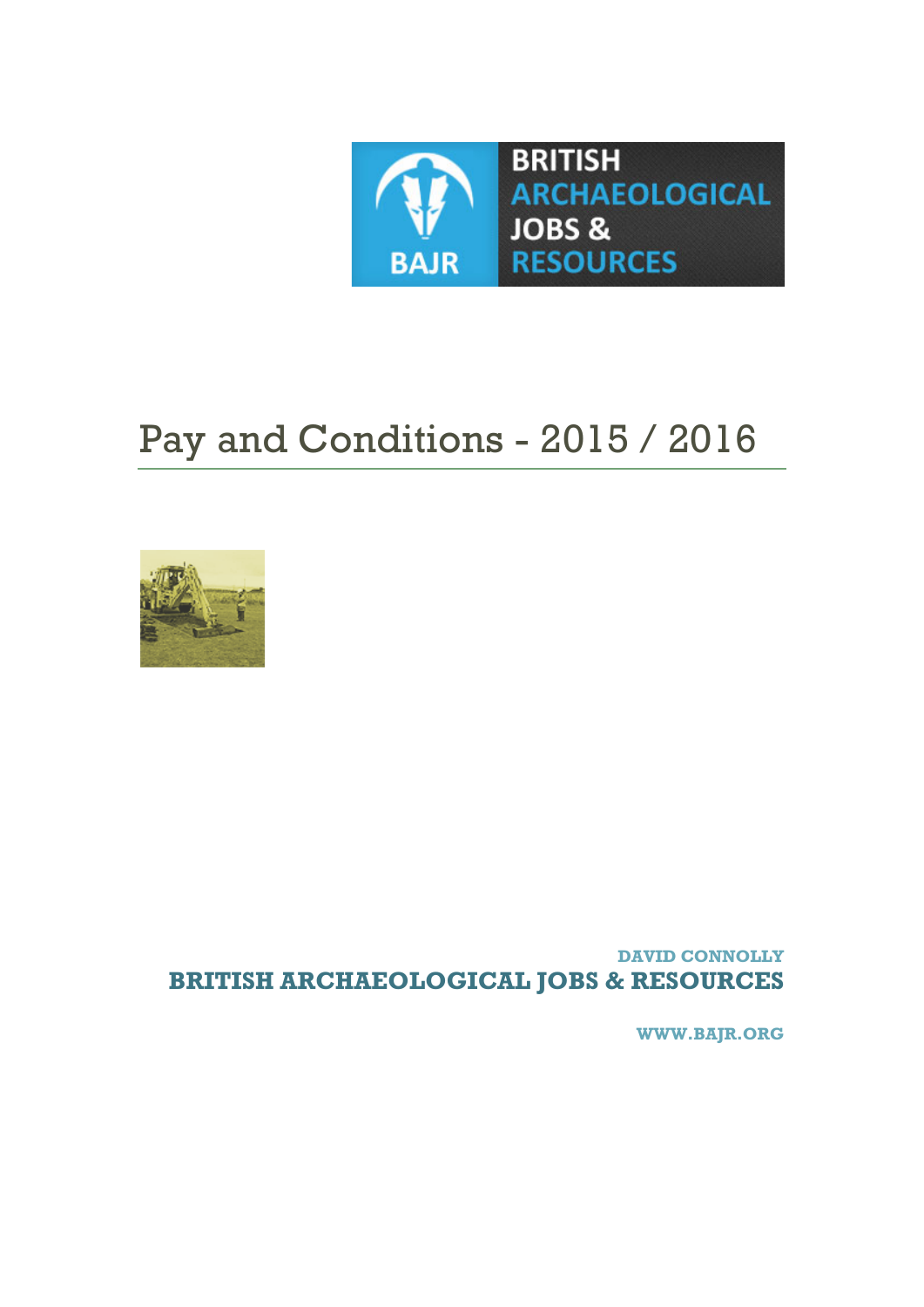Changes and visions of a better future for archaeology within the profession are now becoming realities with several initiatives bearing fruit and a greater acceptance that skills and training as well as reward will be key to the longterm future of the profession.

Recognition of this does of course need concrete proposals followed by action.

BAJR has now visited dozens of the larger archaeological employers across the UK to look for agreement on three key issues.

- 1. Minima constraining salaries in a new environment of growth
- 2. The need for a method of recording skills and gaining the skills required for work in the commercial sector.
- 3. The need to promote both the commercial companies for the additional benefits they offer AND promote archaeology within a developer led setting.

The recommendations on advertising archaeological jobs, and on travel and away work have been accepted by BAJR which now requests details on accommodation, travel and subsistence for work outwith the standard radius of the main office (normally more than 1 hour drive from the main office )

## **In addition, the payment and insurance for drivers must be considered.**

BAJR Grades have to some degree given a sense of progression, and reward for responsibility but this has to some degree passed it's useful lifespan, and a single minima will now be applied that represents the most basic grade – the G2 - where a person's experience is counted in months. After this, it should be for the contractor to consider internal progression and reward for skills. A Skilled Workforce is more efficient and faster .

We suggest you look at ensuring skilled fieldstaff are paid incrementally more than newly qualified staff, and prepare a training scheme to allow to progression of new trainees into the workforce.

Many of you will already know the Archaeology Skills Passport.

Utilisation of the skills passport – and the adoption as a basic training record that allows for progression *(a cross profession measure of what is required to be a field archaeologist at the lowest level)* – fits with the progression to the lowest pay rate.

This creates a singular goal for staff and makes it clear what is required to be a field archaeologist, more so that a CV ever was.

The blanket site staff rate that is used by the majority of contractors does not seem to take into consideration the skills and experience that is accrued by those with several years of fieldwork and other skills.

To attract the best employee, the most **attractive pay and conditions** will be a useful inducement, and it may be time to clarify the additional benefits that can help a prospective employee make an informed choice.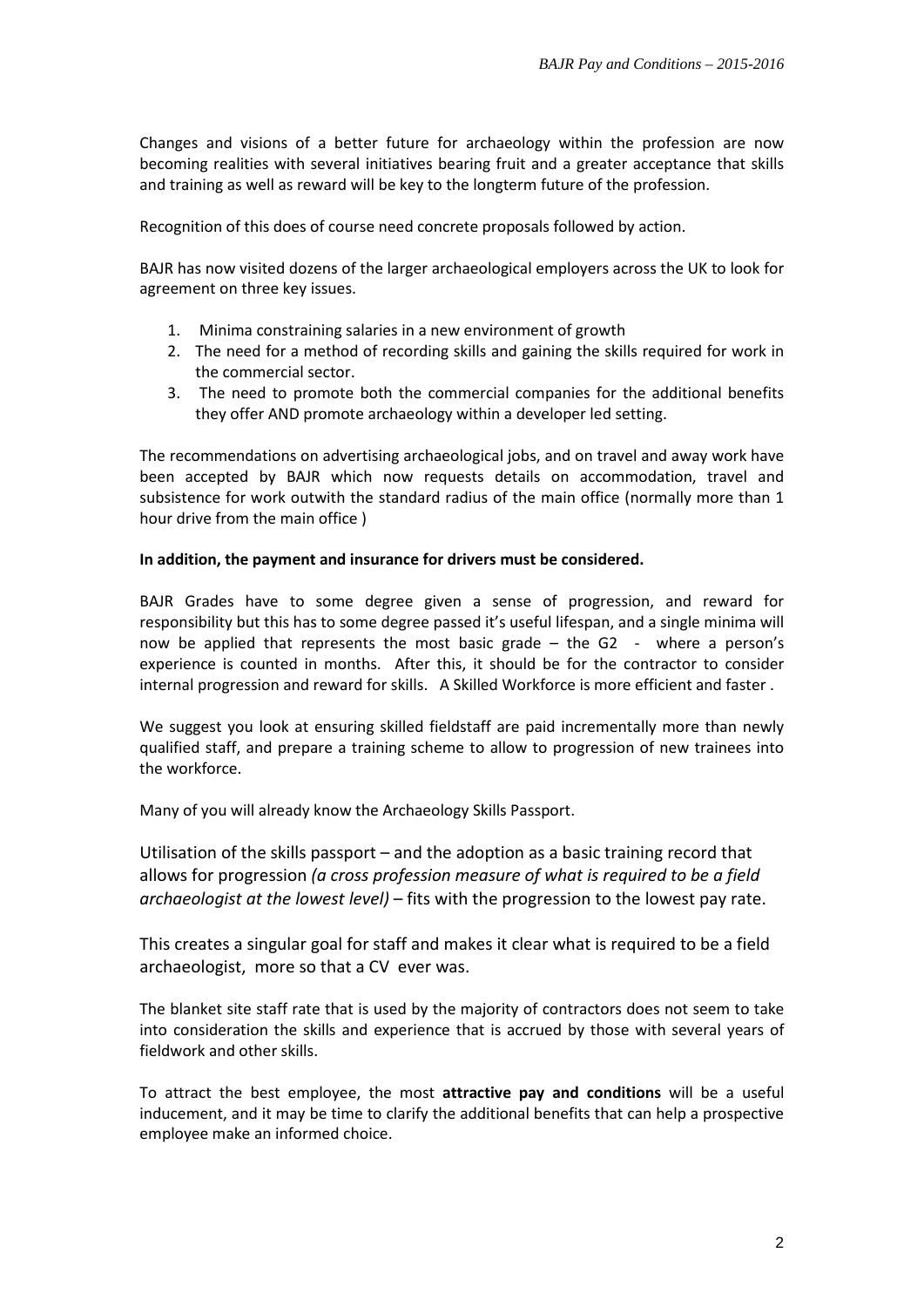## **This document is not a requirement to raise or lower pay rates – it is a statement of intent to accept only those adverts that lie above the minima that are set out in this document.**

I am only too aware that Council Unit and other groups that are tied to Council pay bargaining will have difficulties meeting some requirements, - however, it is possible to place staff at a position within the pay scale that does help with this issue as has been the case on several posts over the last year. With BAJRs help, it is often possible to force a shift in salary structure.

We also need to accept who we are, what we do, and what our value is.

I hope that 2015/2016 sees a movement forward, with defined roles and a serious attempt to clarify skills and remuneration – this will help take Archaeology and the Heritage Industry in the direction we all need to move.

Membership of the CIfA and RO status should be encouraged as a benchmark of quality, however, it should be not perceived as a minimum standard to be achieved, but one to be exceeded. It should also be accepted that membership should not be the only criteria for work in the commercial sector, but can be used as an (rather than 'the') indicator of standards.

## **The basis of the new BAJR Direction are as follows:**

- 1. A Single Minimum Rate starting for G2 staff based on an industry wide 'standard' of £17450
- 2. No other minima but a recognition of the levels of responsibility
- 3. A UK regional '*current going rate'* for Fieldstaff, Supervisors and Project Officers (updated every month and displayed on BAJR.
- 4. A tie-in with archaeology skills passport for training and skill assessment
- 5. A reactive update for Company data list to allow other less obvious benefits to be highlighted and/or changed.
- 6. A full news service collating all Archaeology News across the sector, Projects, Industry News (including Construction related), Training Opportunities. ( currently online here:<http://www.bajrfed.co.uk/bajrpress/> )

## **Please remember:**

*Many employers do not give their employees a written statement of the main terms and conditions of the job even though the law says they have to. If you do not give a written statement within two months from the date on which the employee started work, you will be breaking the law.*

> David Connolly  $24$ <sup>th</sup> March 2015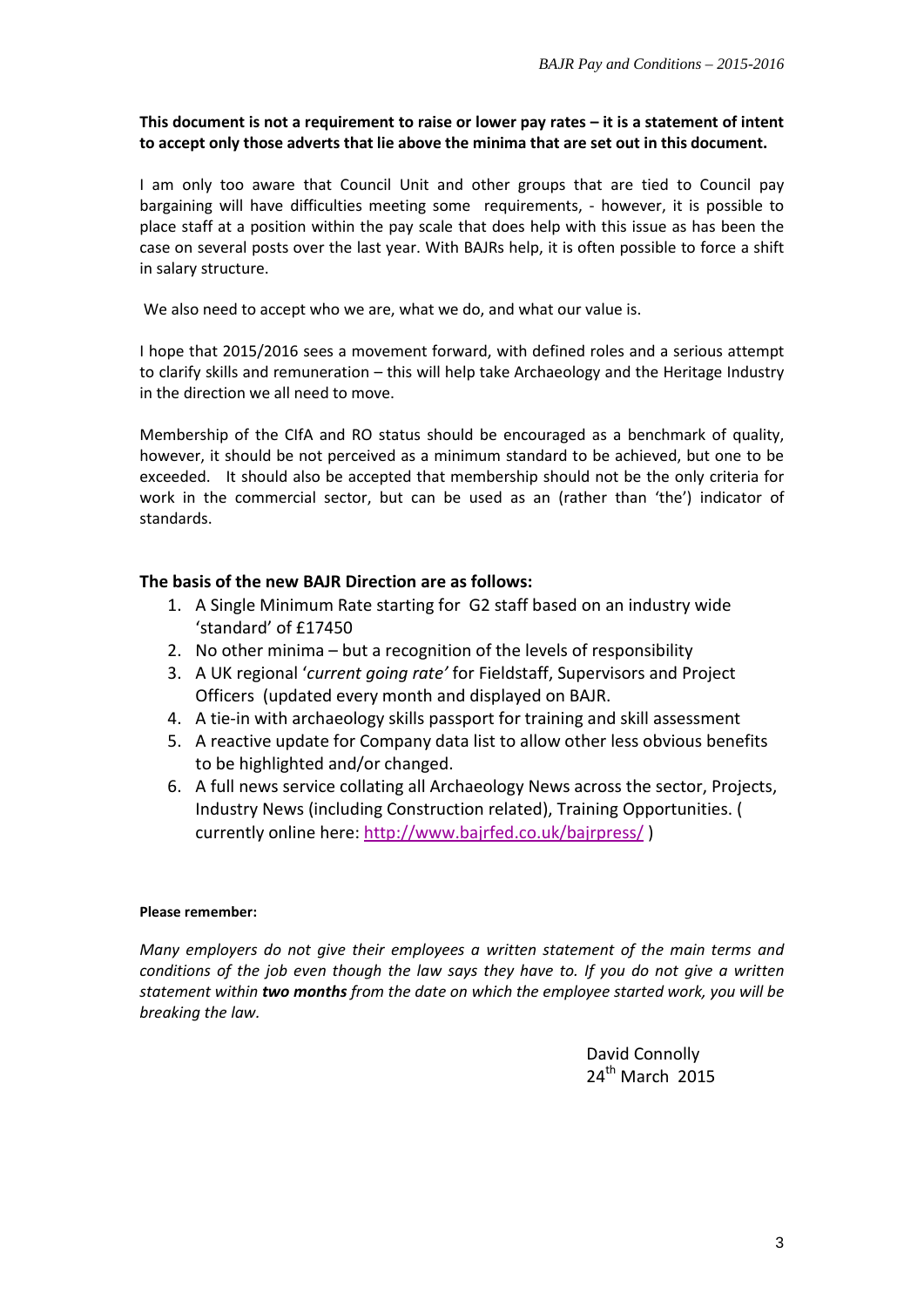In keeping with the CIFA recommendations to ROs, and BAJRs commitment to support this across the industry these following criteria

A total employment package<sup>[1](#page-0-0)</sup> which includes, as a minimum, the following:

1. 6% employer pension contribution subject to any reasonable qualifying period

• There is no requirement within the amended scheme for employers to compensate staff who

choose not to join a pension scheme where employer contributions are offered.

• There is no *requirement* to compensate staff on short-term contracts who are not employed

for a sufficient length of time to meet the qualification period of a pension scheme although

this is something which the CIfA and BAJR strongly encourages as good employment practice.

• It is recognised that the qualifying period may be set by the pension company.

# 2. Average 37.5 hour working week

• It is recognised that the circumstances of contract work often require working beyond these

hours, compensated for by systems of time off in lieu or overtime payments. A regular

increase in working hours should be reflected by a corresponding increase in pay.

3. Paid annual leave of at least a minimum of 28 days including statutory holidays

• Staff employed on a fixed-term or part-time basis should be entitled to paid annual leave

accrued on a pro rata basis.

4. Sick leave allowance of at least 1 month on full pay subject to any reasonable qualifying period

• Sick leave allowance may be aggregated over a rolling twelve-month period. Three to four

months is suggested as a reasonable qualifying period. Staff employed on a fixedterm or

part-time basis should be entitled to sick pay accrued on a sliding scale or pro rata basis.

 $1$  Attention is drawn to the Fixed-term Employees (Prevention of Less Favourable Treatment) Regulations which came into force on 1 October 2002 and state that:

*Fixed-term employees will have the right not to be less favourably treated than comparable permanent employees, unless the less favourable treatment is justified on objective grounds. The right applies both to less favourable treatment in relation to contractual terms (including pay and pensions) and to their overall package of conditions. In addition fixed-term employees should not be subject to other detrimental treatment by the employer.*

Further information on the Regulations can be seen at www.dti.gov.uk/er/fixed/fixed-pl512.htm.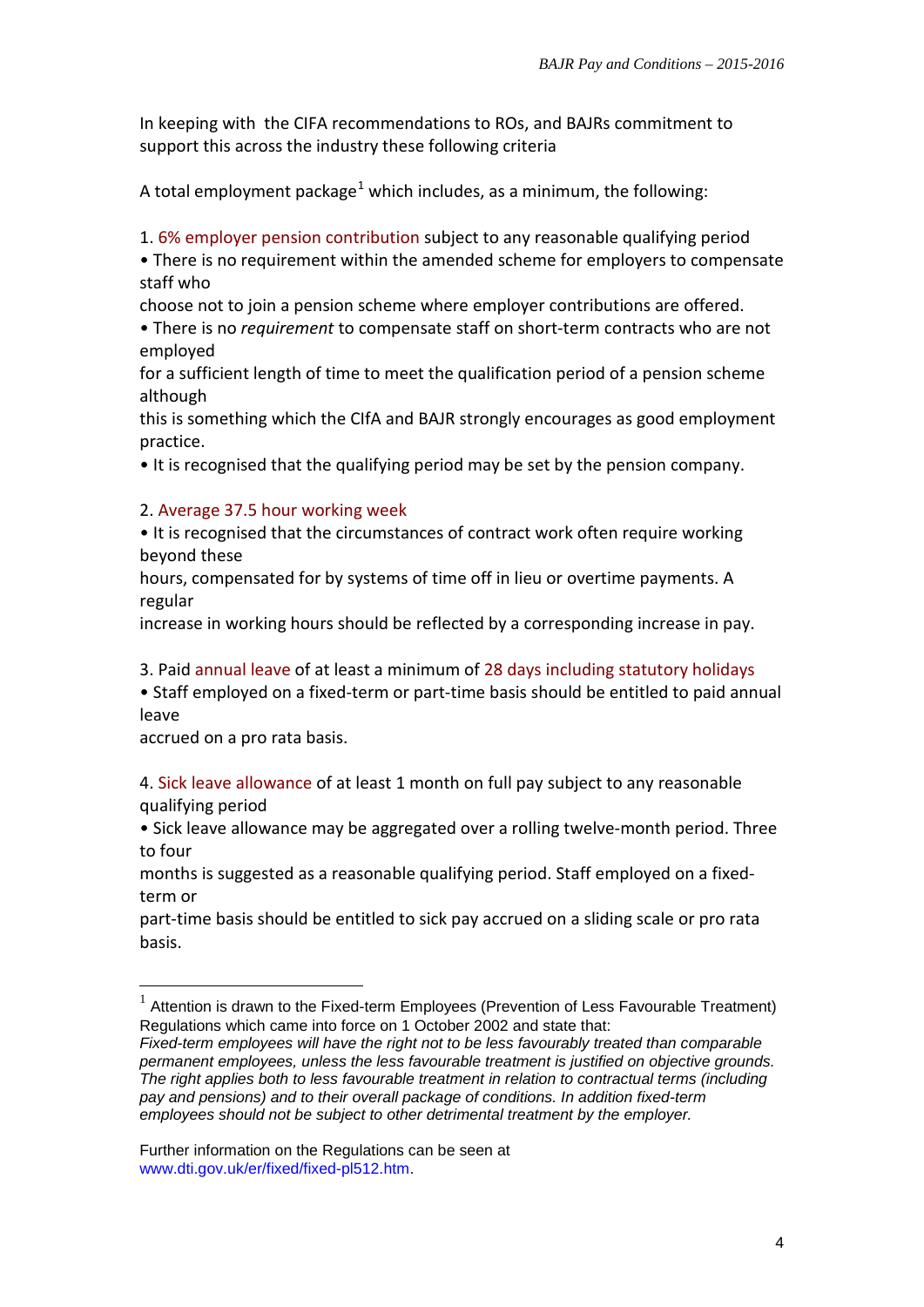# **G1:**

#### *(Training Position/ placement)*

**No** previous experience required, you will be supervised and trained though you will be expected to carry out tasks under supervision.

Suitable for undergraduates or recent graduates with few practical skills – it is expected that after a suitable period of training the individual will progress to the relevant full position.

**It is important to discuss this kind of position with BAJR first.** It is expected that a reasonable remuneration and that a formal outcome will be provided – in addition it must be clear that this does **NOT** replace qualified staff.

**Professional knowledge** Basic

**Decision making and influence** None

**Freedom to act** None – Full Guidance

**Communication** Ability to work as part of a team. Ability to learn

**Qualifications** None required

**Previous experience** Minimal or no relevant experience.

# **G 2:**

*(ie Basic Site Assistant)* **-** 

**recommended minimum** £17,450 **(£335.58 per week)** 

General knowledge of work required, should be able to carry out work with instruction from Supervisor or a senior field worker. This rate would be for a person with perhaps  $3$  months  $-1$ year work at this level.

An entry-level role that requires candidates to have more relevant general knowledge of the sector than G1, usually gained through a postgraduate qualification, or hands-on experience and training.

**Professional knowledge** General level of knowledge in chosen field.

#### **Decision making and influence**

Expected to work on short-term targets through an established procedure

#### **Freedom to act**

Only with the advice and guidance of more senior colleagues.

#### **Communication**

Ability to work as part of a team. Ability to learn

#### **Qualifications**

Likely to have degree and relevant postgraduate qualification (or equivalent qualification/experience/training).

#### **Previous experience**

Some relevant experience (perhaps 3-6 months) including work as a student and or volunteer positions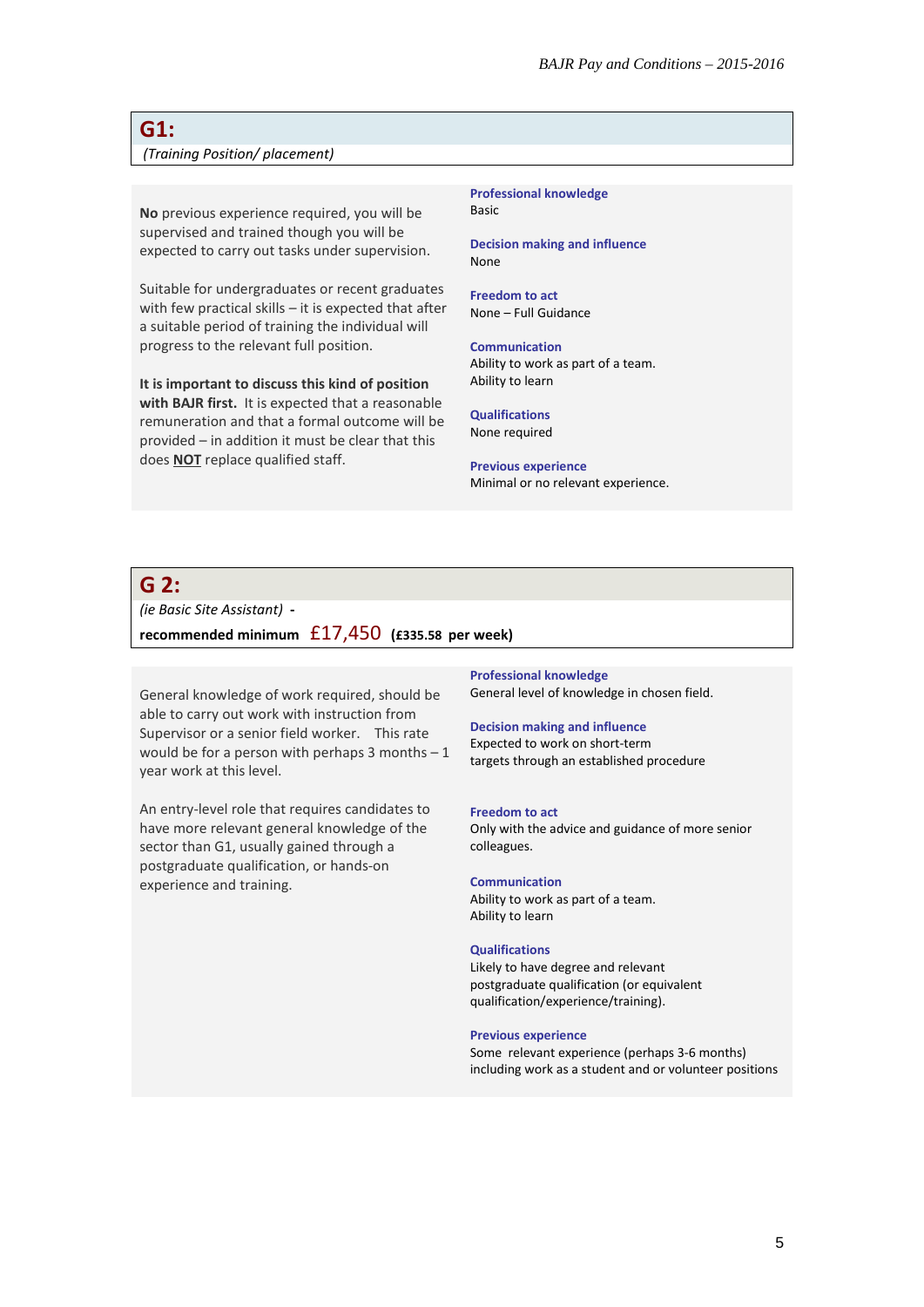# **G 3:**  *(ie Site Assistant 2 or Technical Worker 1)* **-**

Experienced in most aspects of the work, though will receive supervision and further instruction from higher levels.

Usually the person has a longer experience in chosen field than G2 – rated in years rather than months

**Professional knowledge**

Working level of knowledge in chosen field.

#### **Decision making and influence**

Expected to work on short-term targets through an established procedure

#### **Freedom to act**

Guidance of more senior colleagues.

#### **Communication**

Ability to work as part of a team. Ability to learn and mentor G2 staff.

#### **Qualifications**

Likely to have degree and relevant postgraduate qualification (or equivalent qualification/experience/training).

#### **Previous experience**

Demonstrable relevant experience (around two to three years).

## **G 3/4 :** *Intermediate Grade*

*(ie Senior Site Assistant or Technical Worker 1 or Junior/Trainee Supervisor )*

Experienced in all aspects of the work, and although they may receive supervision and further instruction from higher levels are capable of basic G4 tasks and responsibilities

Usually the person has experience in G3 activities – rated in years.

This grade is to acknowledge a senior G3 position where the individual has achieved the highest level of responsibility

## OR

The individual is being prepared or trained for supervisory roles – though still requires guidance and advice from colleagues.

#### **Professional knowledge**

Will have working knowledge in a particular professional discipline and/or responsibility for a discrete area of work

#### **Decision making and influence**

May occasionally play a supervisory role.

#### **Freedom to act**

Work within set procedures and standards and reports to more senior colleagues.

#### **Communication**

Generally working as part of a team to deliver work targets. May be responsible for small projects.

#### **Qualifications**

Likely to have degree and relevant postgraduate qualification (or equivalent qualification/experience/training).

#### **Previous experience**

Demonstrable relevant experience (around two to three years).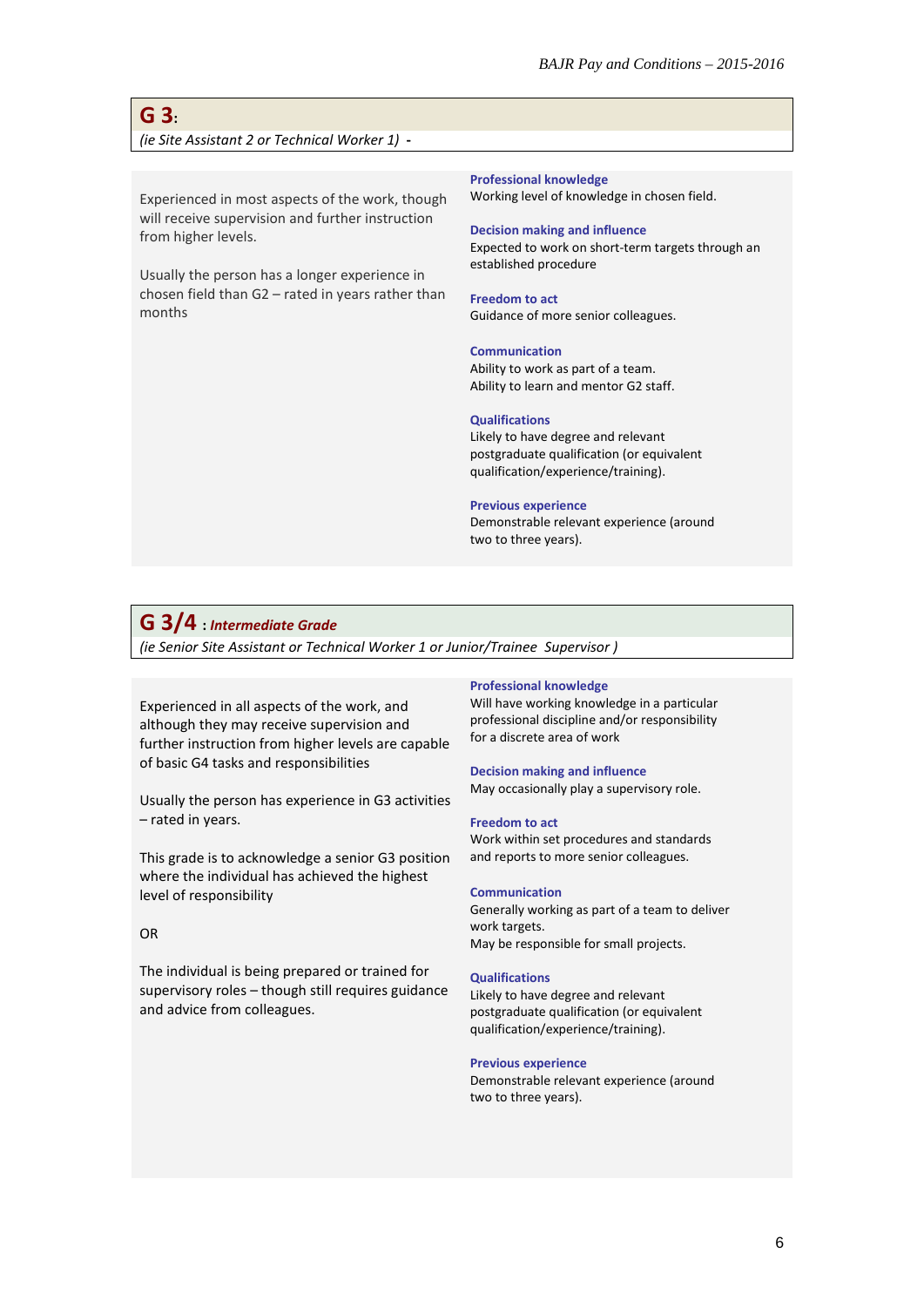# **G 4 :**  *(ie Technical Worker 2 or Full Supervisor )*

Expected to be competent in chosen field and able to instruct others in the basics as well as take responsibility at a low level.

Will supervise others to required tasks, but will receive instructions from higher level.

Usually the person has experience in G3 activities and/or has trained for post with relevant CPD training courses or G3/4 training period – rated in years' experience.

#### **Professional knowledge**

Will have a competent knowledge in a particular professional discipline and/or responsibility for a discrete area of work

# **Decision making and influence**

Will play a supervisory role.

## **Freedom to act**

Work within set procedures and standards and reports to more senior colleagues.

#### **Communication**

Generally working as part of a team to deliver work targets. Will be responsible for small projects and discreet areas of larger projects

#### **Qualifications**

Likely to have degree and relevant postgraduate qualification (or equivalent qualification/experience/training).

## **Previous experience**

Demonstrable relevant experience (over three years).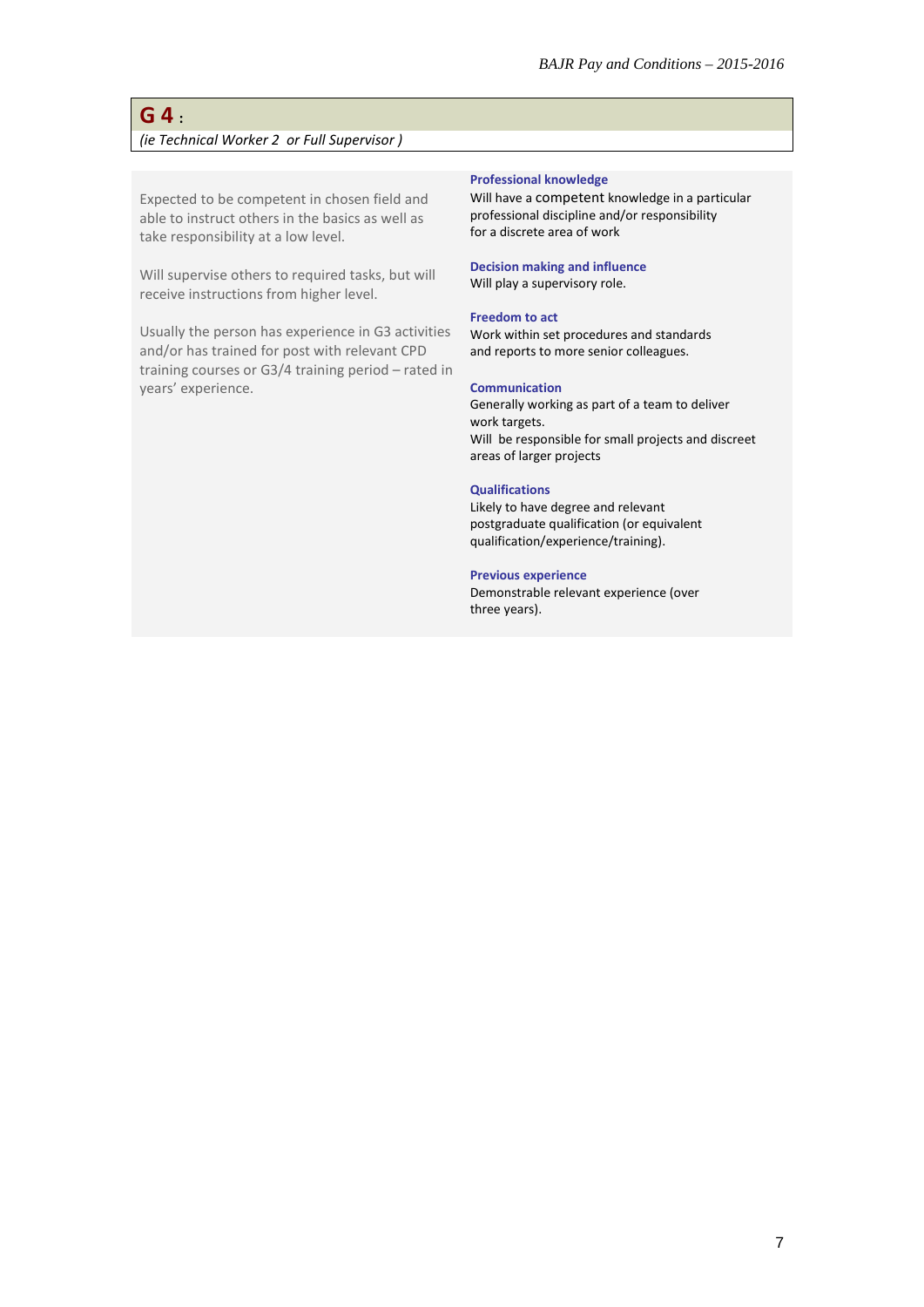# **G 4/5 :** *Intermediate Grade*

*(ie Senior Technical Worker 2 or Supervisor or Junior Project Officer )*

Expected to be proficient in chosen field and be able to act independently on a single project, with responsibility for the daily running though receiving strategy instruction from higher levels

Usually the person has experience in G4 activities and/or has trained for post with relevant CPD training courses rated in years' experience and proven record of ability.

This grade is to acknowledge a senior G4 position where the individual has achieved the highest level of responsibility

#### OR

The individual is being prepared or trained for A more responsible junior management role – though still requires guidance and advice from senior colleagues.

#### **Professional knowledge**

Will have a considerable practical knowledge in a particular professional discipline and/or responsibility for a discrete area of work

#### **Decision making and influence**

Likely to manage a small team or discrete area of work. Likely to have some budgeting input with guidance.

#### **Freedom to act**

Will have procedures/standards to follow. Will refer to a manager for guidance.

#### **Communication**

Will have ability to learn well-developed and effective communication and presentation skills.

#### **Qualifications**

Likely to have degree and relevant postgraduate qualification (or equivalent qualification/experience/training).

#### **Previous experience**

Demonstrable relevant experience – including evidence of responsible posts (over five years).

## **G 5 :**

## *(ie Specialist 1 or Project Officer)*

Expected to be proficient and capable in chosen field and be able to act independently on a single project or area of work, with responsibility for the daily running, though still receiving strategic instruction from higher levels

Usually the person has experience in G4 activities and/or has trained for post with relevant CPD training courses or G4/5 training period – rated in year's experience and proven record of ability.

#### **Professional knowledge**

Will have a considerable practical knowledge in a particular professional discipline and/or responsibility for a discrete area of work

#### **Decision making and influence**

Will be able to manage a small team or discrete area of work/project. Will have budgeting input into specific project.

#### **Freedom to act**

Will have set procedures/standards to follow. Will refer to a senior manager for guidance. Degree of autonomy of single projects

#### **Communication**

Will have well-developed and effective communication and presentation skills.

#### **Qualifications**

Likely to have degree and relevant postgraduate qualification (or equivalent experience/training).

#### **Previous experience**

Demonstrable relevant experience – including evidence of responsible posts (over five years).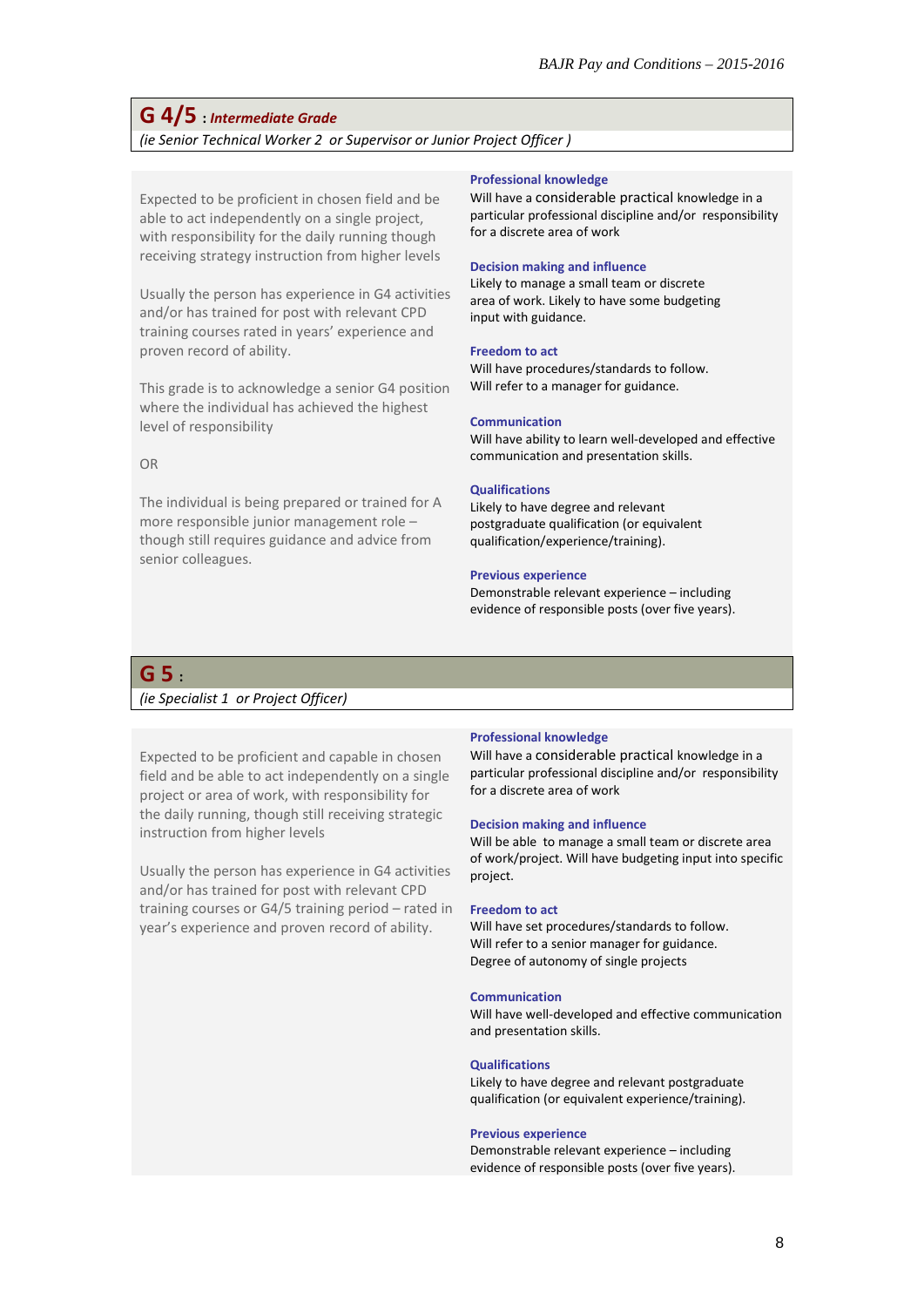## **G 5/6 :** *Intermediate Grade*

*(ie Senior Specialist and Project Officer or Junior/Trainee Manager)*

Expected to be an experienced and proficient practitioner in chosen field with ability to make independent decisions, run several projects simultaneously, deal with budgets and leading teams through projects to completion

Usually the person has experience in G5 activities and/or has trained for post with relevant CPD training courses rated in year's experience and proven record of ability.

This grade is to acknowledge a senior G5 position where the individual has achieved the highest level of responsibility for that grade

#### OR

The individual is being prepared or trained for A more responsible junior management role – though still requires guidance and advice from senior colleagues.

#### **Professional knowledge**

Will have a high level of professional competence and knowledge relevant to the organisation. Will have technical/specialist knowledge as well as being prepared to learn management skills.

#### **Decision making and influence**

Will be responsible for their position role through project management and/or specialist input. Will learn to play a role in developing strategy and manage a number of staff.

#### **Freedom to act**

Will have some freedom to set team targets, subject to meeting organisational objectives. Will be responsible to a senior manager.

#### **Communication**

Will have shown good negotiation and influencing skills. Will be expected to increase range of contact to represent the organisation externally.

#### **Qualifications**

.

Likely to have degree, postgraduate qualification (or equivalent experience/training), and be working towards CMIFA grade.

#### **Previous experience**

Substantial relevant experience (over six or more years).